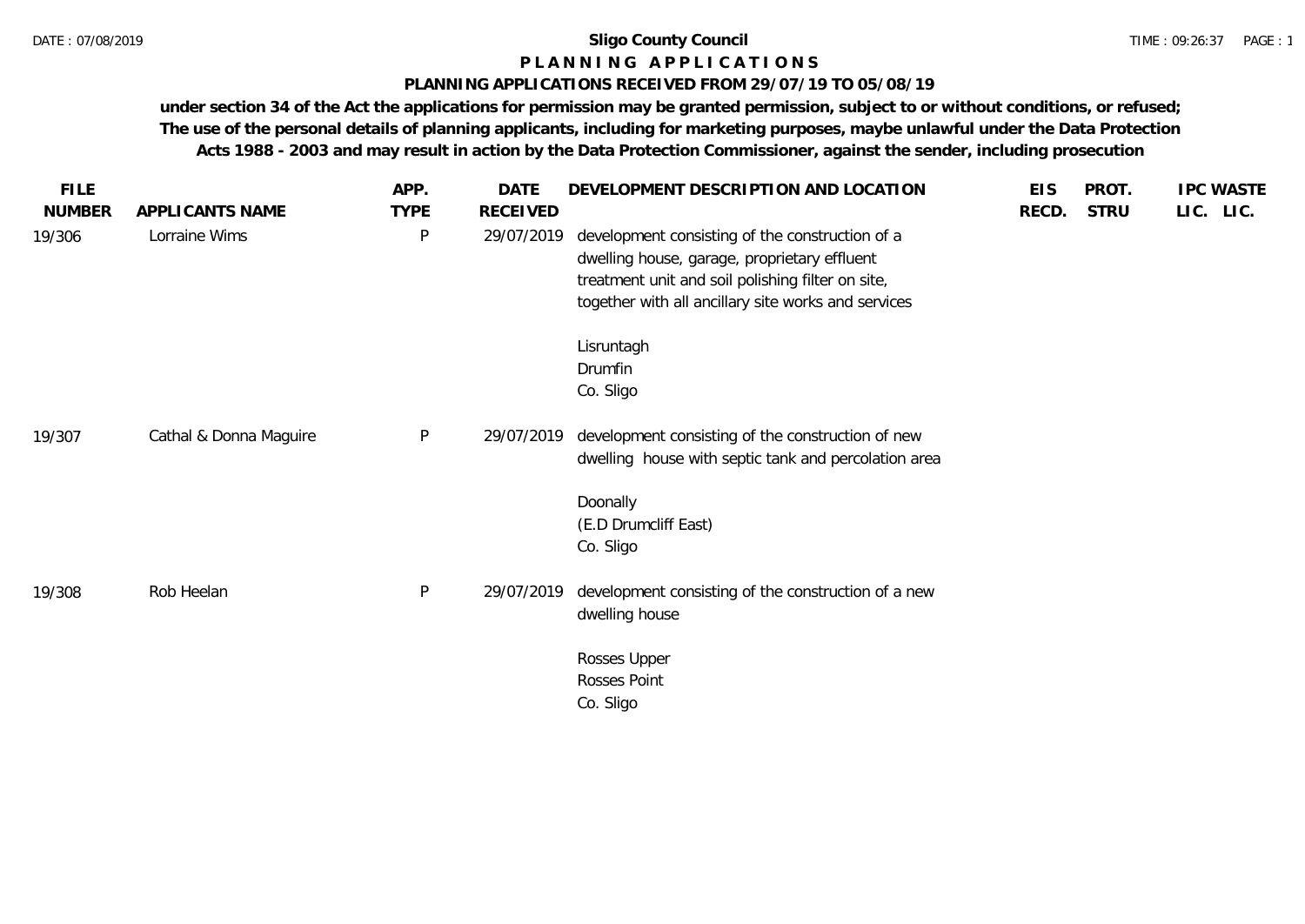### **P L A N N I N G A P P L I C A T I O N S**

### **PLANNING APPLICATIONS RECEIVED FROM 29/07/19 TO 05/08/19**

| <b>NUMBER</b><br><b>STRU</b><br>APPLICANTS NAME<br><b>TYPE</b><br><b>RECEIVED</b><br>RECD.<br>development consisting of 1) Planning Permission<br>Margaret Davis<br>R<br>29/07/2019<br>19/309<br>for change of use from public bar to restaurant and<br>2) For retention planning permission for the<br>as-constructed store facility built to the rear of the<br>premises, all to the existing premises known as the                                                                                                                                              | LIC. LIC. |
|--------------------------------------------------------------------------------------------------------------------------------------------------------------------------------------------------------------------------------------------------------------------------------------------------------------------------------------------------------------------------------------------------------------------------------------------------------------------------------------------------------------------------------------------------------------------|-----------|
| River Inn                                                                                                                                                                                                                                                                                                                                                                                                                                                                                                                                                          |           |
| Coolaney<br>Co. Sligo<br>F56 EK00                                                                                                                                                                                                                                                                                                                                                                                                                                                                                                                                  |           |
| Knoxpark Developments Ltd<br>$\mathsf{P}$<br>development for 1. Permission to construct 13<br>29/07/2019<br>19/310<br>dwelling houses (12 no. 3 bed semi detached, 1 no.<br>detached bungalow) with in existing housing<br>development currently being completed known as<br>Carraig Abhainn, with connection to existing services<br>and associated works. 2. Alterations to internal<br>roads layout of existing permitted development to<br>facilitate new dwellings with alterations to site<br>boundaries as permitted under PL 99/81 and PL<br>16/179 refers |           |
| Carraig Abhainn<br>Knoxspark<br>Ballisodare<br>Co.Sligo                                                                                                                                                                                                                                                                                                                                                                                                                                                                                                            |           |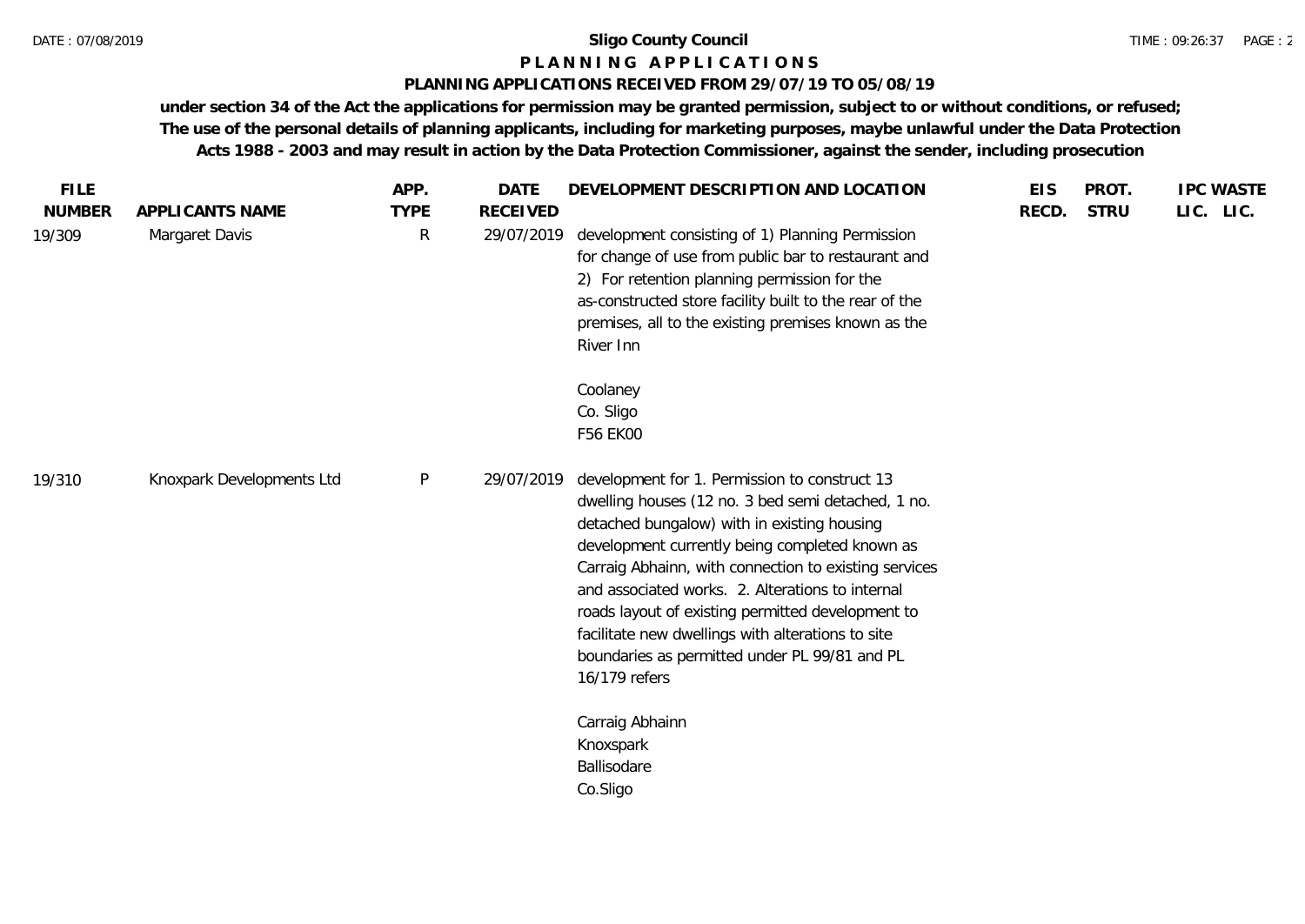### **P L A N N I N G A P P L I C A T I O N S**

### **PLANNING APPLICATIONS RECEIVED FROM 29/07/19 TO 05/08/19**

| <b>FILE</b><br><b>NUMBER</b> | APPLICANTS NAME                        | APP.<br><b>TYPE</b> | <b>DATE</b><br><b>RECEIVED</b> | DEVELOPMENT DESCRIPTION AND LOCATION                                                                                                                                                                                                                                                                                                                | <b>EIS</b><br>RECD. | PROT.<br><b>STRU</b> | <b>IPC WASTE</b><br>LIC. LIC. |
|------------------------------|----------------------------------------|---------------------|--------------------------------|-----------------------------------------------------------------------------------------------------------------------------------------------------------------------------------------------------------------------------------------------------------------------------------------------------------------------------------------------------|---------------------|----------------------|-------------------------------|
| 19/311                       | Matthew Jones and Imelda<br>Ryan Jones | P                   | 29/07/2019                     | development consisting of the construction of a<br>domestic shed                                                                                                                                                                                                                                                                                    |                     |                      |                               |
|                              |                                        |                     |                                | Ardkeeran<br>Riverstown<br>Co. Sligo                                                                                                                                                                                                                                                                                                                |                     |                      |                               |
| 19/312                       | Cignal Instrastructure<br>Limited      | P                   | 30/07/2019                     | PP - development consisting of the installation of 3<br>no. antennas and 2 no. dishes on a bespoke frame<br>to the existing permitted antenna support structure<br>under Planning Reg. Reg. PL10-156 in order to<br>facilitate the decoupling of the in situ H3 Gi shared<br>antennas on behalf of Eir Mobile, together with<br>associated cabinets |                     |                      |                               |
|                              |                                        |                     |                                | Owenykeevan<br>Culleens<br>Co. Sligo                                                                                                                                                                                                                                                                                                                |                     |                      |                               |
| 19/313                       | Mark O'Hara                            | P                   | 31/07/2019                     | development consisting of the construction of a new<br>entrance and access track for the purposes of<br>thinning, felling and harvesting an existing forestry                                                                                                                                                                                       |                     |                      |                               |
|                              |                                        |                     |                                | Drumshinnagh Td<br>Co. Sligo                                                                                                                                                                                                                                                                                                                        |                     |                      |                               |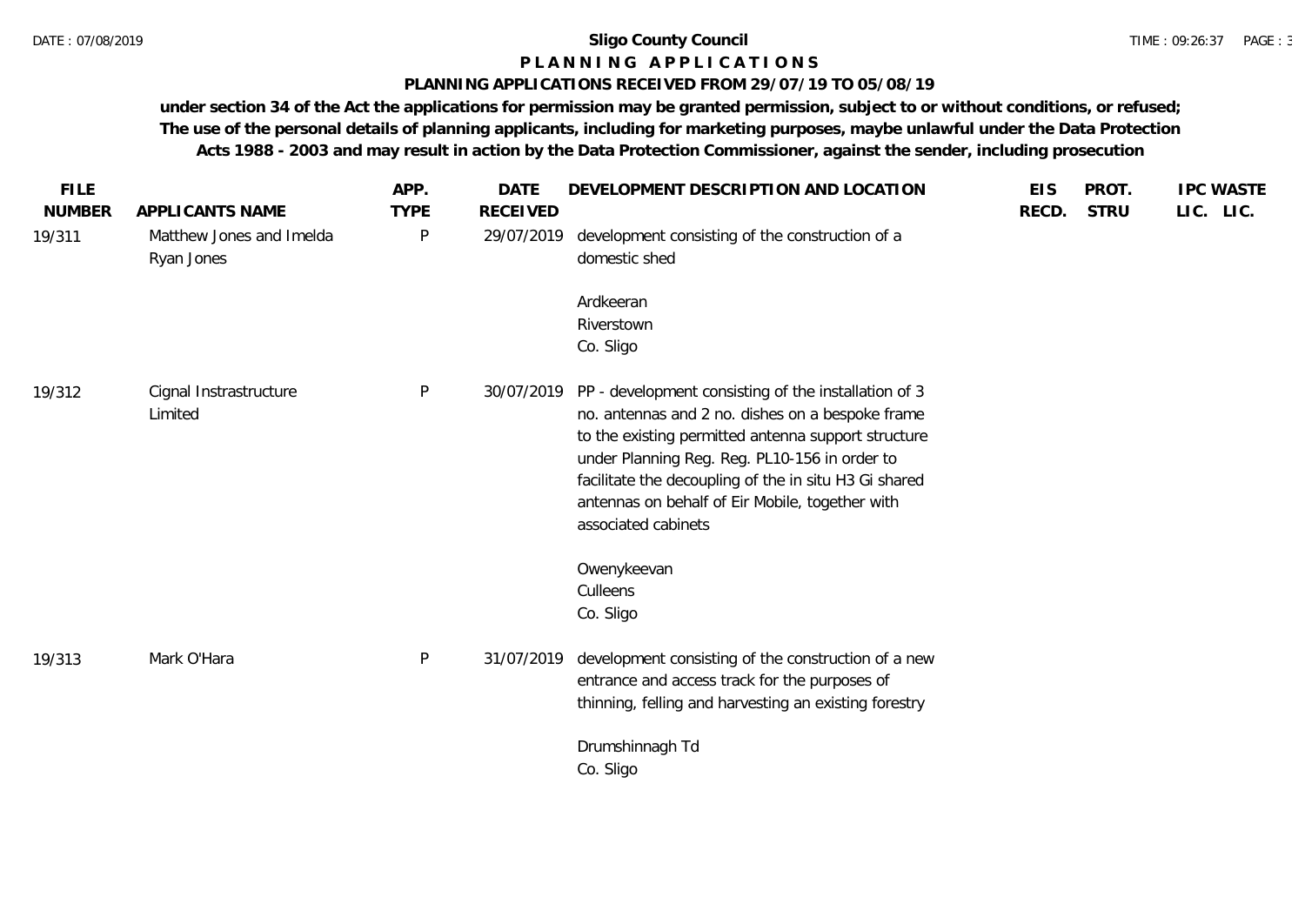### **P L A N N I N G A P P L I C A T I O N S**

### **PLANNING APPLICATIONS RECEIVED FROM 29/07/19 TO 05/08/19**

| <b>FILE</b>             |                                                      | APP.             | <b>DATE</b>            | DEVELOPMENT DESCRIPTION AND LOCATION                                                                                                                                                                                                                                                                                                 | <b>EIS</b> | PROT.       | <b>IPC WASTE</b> |
|-------------------------|------------------------------------------------------|------------------|------------------------|--------------------------------------------------------------------------------------------------------------------------------------------------------------------------------------------------------------------------------------------------------------------------------------------------------------------------------------|------------|-------------|------------------|
| <b>NUMBER</b><br>19/314 | APPLICANTS NAME<br>Anne Keaveney                     | <b>TYPE</b><br>R | RECEIVED<br>31/07/2019 | development consisting of the retention permission<br>for the change of design of dwellinghouse from<br>design for which planning permission was granted<br>under Planning Ref No. PL 10605 (Granted 25th<br>June 1981), together with retention permission for<br>attached outbuilidngs to rear of house, together with             | RECD.      | <b>STRU</b> | LIC. LIC.        |
| 19/315                  | The Select Vestry of the<br>Church of Ireland Church | $\mathsf{P}$     | 01/08/2019             | all ancillary site works and services<br>Gorteen Td<br>Sligo<br>development consisting of an extension to the north<br>elevation through the last window on north elevation<br>of the Church consisting of a community/meeting<br>froom, toilet facilities, kitchenette and sewer<br>connection to a Protected Structure Number: 232 |            | Y           |                  |
|                         |                                                      |                  |                        | St. Columba's Church<br>Church of Ireland<br>Rosses Point<br>Sligo                                                                                                                                                                                                                                                                   |            |             |                  |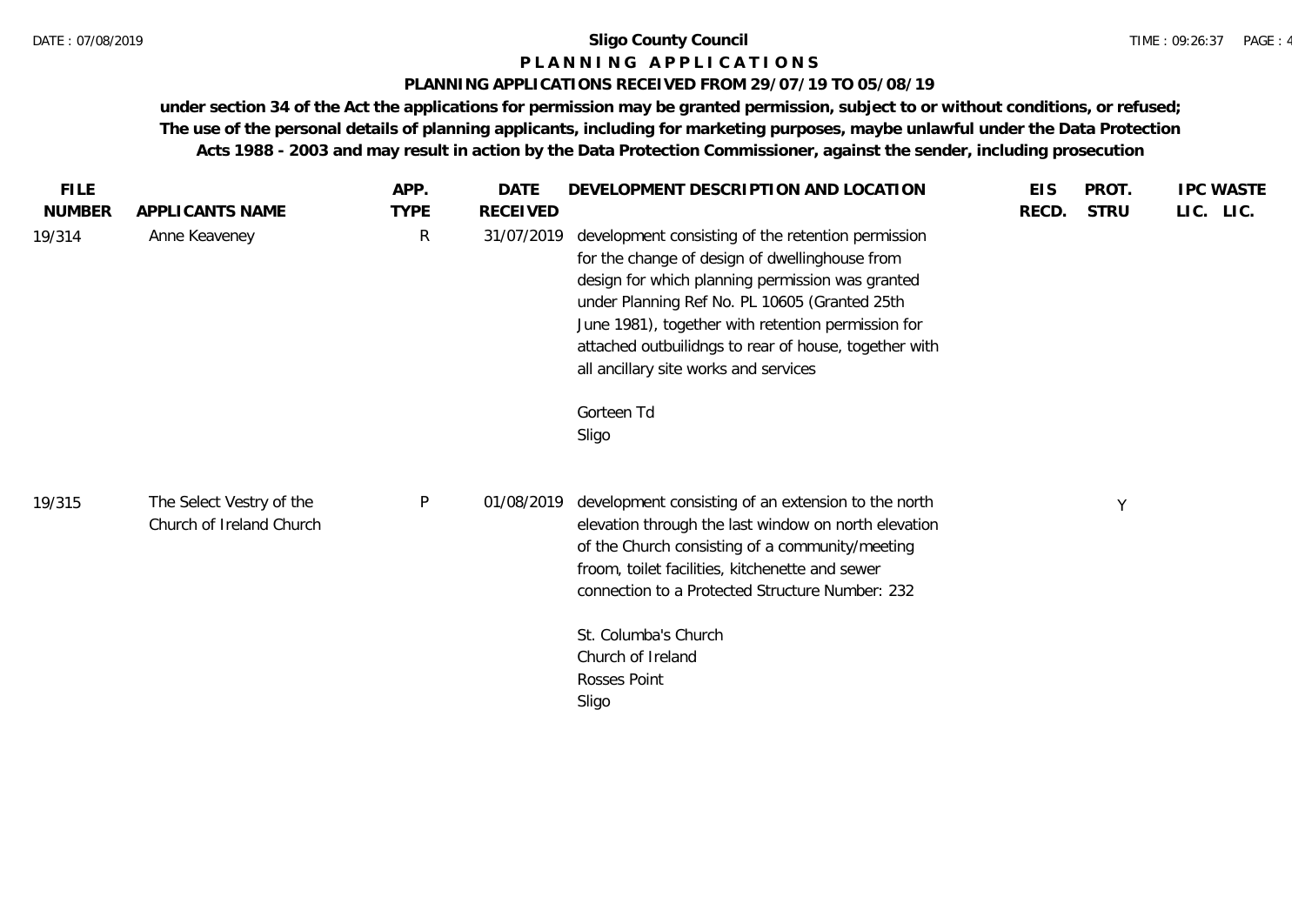### **P L A N N I N G A P P L I C A T I O N S**

### **PLANNING APPLICATIONS RECEIVED FROM 29/07/19 TO 05/08/19**

| <b>FILE</b>   |                                           | APP.        | DATE       | DEVELOPMENT DESCRIPTION AND LOCATION                                                                                                                                                                             | <b>EIS</b> | PROT.       | <b>IPC WASTE</b> |
|---------------|-------------------------------------------|-------------|------------|------------------------------------------------------------------------------------------------------------------------------------------------------------------------------------------------------------------|------------|-------------|------------------|
| <b>NUMBER</b> | APPLICANTS NAME                           | <b>TYPE</b> | RECEIVED   |                                                                                                                                                                                                                  | RECD.      | <b>STRU</b> | LIC. LIC.        |
| 19/316        | Three Ireland Services<br>(Hutchison) Ltd | R           | 01/08/2019 | development consisting of the retention of an<br>existing 36m high telecommunications support<br>carrying antennas and link dishes together with<br>ground based equipment, security fencing and<br>access track |            |             |                  |
|               |                                           |             |            | Cloonsillagh<br>Gorteen<br>Co. Sligo                                                                                                                                                                             |            |             |                  |
| 19/317        | Brian Drury and Sinead<br>McHugh          | P           | 01/08/2019 | development consisting of the construction of a<br>dwelling house, domestic garage, effluent treatment<br>system and all associated site works<br>Fermoyle<br>Calry<br>Co. Sligo                                 |            |             |                  |
|               |                                           |             |            |                                                                                                                                                                                                                  |            |             |                  |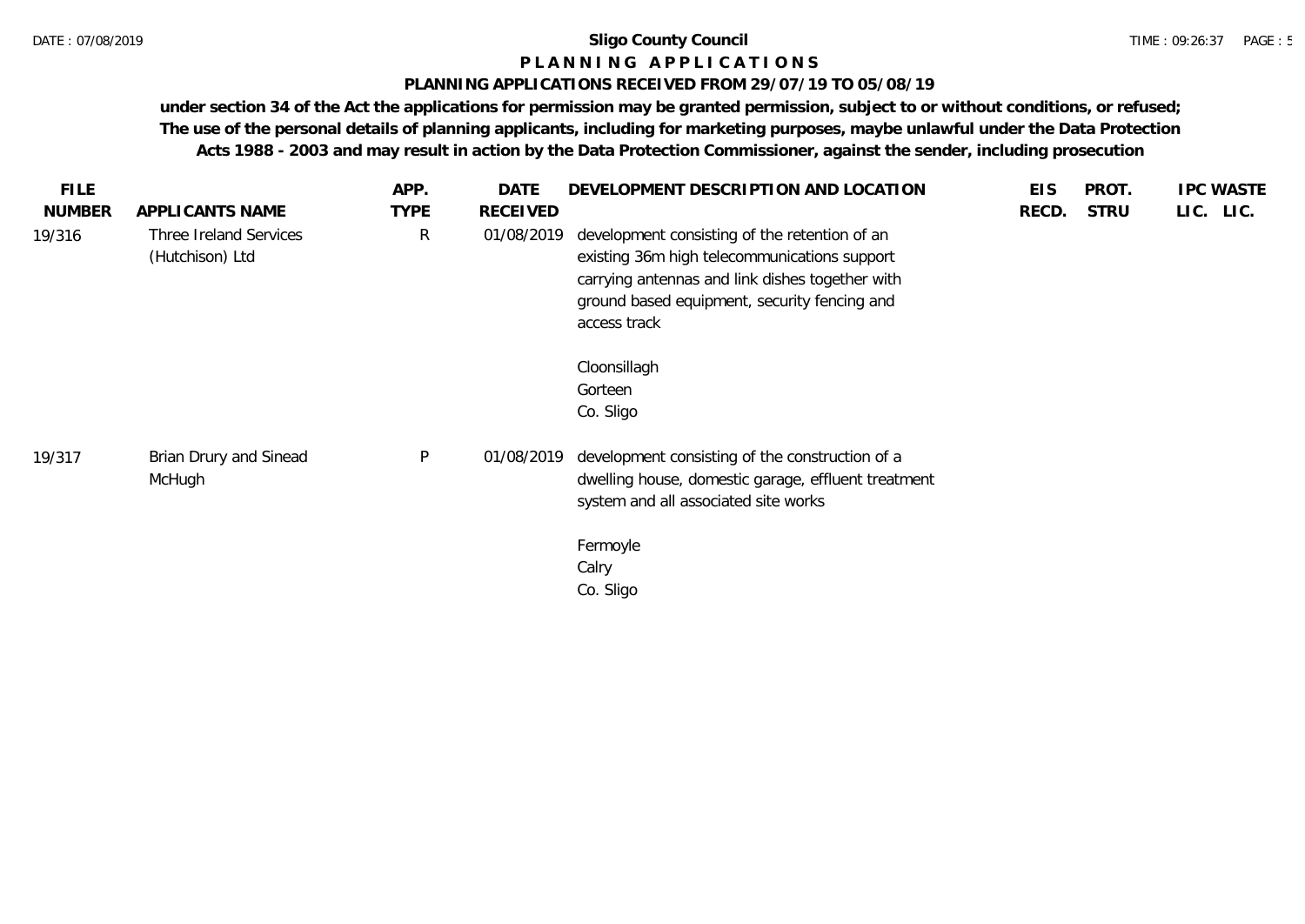### **P L A N N I N G A P P L I C A T I O N S**

### **PLANNING APPLICATIONS RECEIVED FROM 29/07/19 TO 05/08/19**

| <b>FILE</b>   |                      | APP.         | DATE       | DEVELOPMENT DESCRIPTION AND LOCATION                                                                                                                                                                                                                                                                                                                                                                                                                                                                                                                                                                                                                                                                                                                                                                                                                                                  | <b>EIS</b> | PROT.       | <b>IPC WASTE</b> |
|---------------|----------------------|--------------|------------|---------------------------------------------------------------------------------------------------------------------------------------------------------------------------------------------------------------------------------------------------------------------------------------------------------------------------------------------------------------------------------------------------------------------------------------------------------------------------------------------------------------------------------------------------------------------------------------------------------------------------------------------------------------------------------------------------------------------------------------------------------------------------------------------------------------------------------------------------------------------------------------|------------|-------------|------------------|
| <b>NUMBER</b> | APPLICANTS NAME      | <b>TYPE</b>  | RECEIVED   |                                                                                                                                                                                                                                                                                                                                                                                                                                                                                                                                                                                                                                                                                                                                                                                                                                                                                       | RECD.      | <b>STRU</b> | LIC. LIC.        |
| 19/318        | Connolly Motor Group | $\mathsf{P}$ | 01/08/2019 | development consisting of (1) Change of Use to part<br>of ground floor level of existing building from Retail<br>Warehousing use to 'Seat' Motor Dealership including<br>car showroom, associated offices, ancillary<br>accommodation and all necessary internal works.<br>(2) Provision of new 6.00m high free-standing<br>Corner-Wall incorporating the 'Seat 'logo. (3)<br>Provision of new 2.850m high free-standing wall<br>incorporating entrance arch to the showroom. (4)<br>Provision of new 4.00m x 1.00m dealer name<br>signage fixed to the front of the existing building.<br>(5) Minor changes to existing elevations<br>incorporating modifications to existing curtain wall<br>glazing and provision of new sliding door. (6)<br>Provision of new 6.00m high pylon sign to include<br>the 'Seat' logo. (7) Connection to existing services<br>and all ancillary works |            |             |                  |
|               |                      |              |            | Unit 3, North-West Business Park<br>Rathrippen                                                                                                                                                                                                                                                                                                                                                                                                                                                                                                                                                                                                                                                                                                                                                                                                                                        |            |             |                  |
|               |                      |              |            | Collooney                                                                                                                                                                                                                                                                                                                                                                                                                                                                                                                                                                                                                                                                                                                                                                                                                                                                             |            |             |                  |
|               |                      |              |            | Co. Sligo                                                                                                                                                                                                                                                                                                                                                                                                                                                                                                                                                                                                                                                                                                                                                                                                                                                                             |            |             |                  |
|               |                      |              |            |                                                                                                                                                                                                                                                                                                                                                                                                                                                                                                                                                                                                                                                                                                                                                                                                                                                                                       |            |             |                  |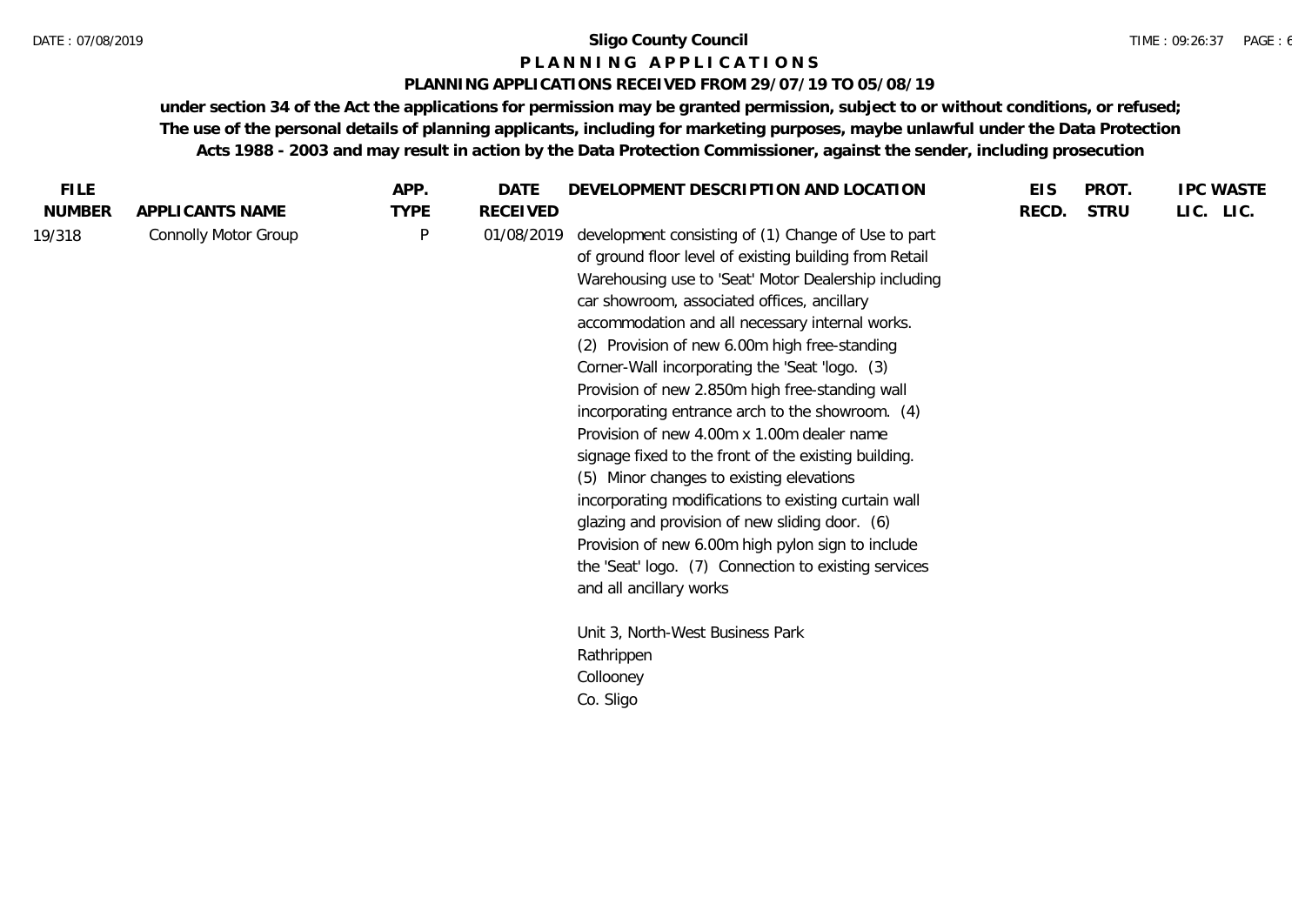#### TIME : 09:26:37 PAGE : 7

# **P L A N N I N G A P P L I C A T I O N S**

### **PLANNING APPLICATIONS RECEIVED FROM 29/07/19 TO 05/08/19**

| <b>FILE</b>   |                                                        | APP.        | DATE       | DEVELOPMENT DESCRIPTION AND LOCATION                                                                                                                                                                                                                                                                             | <b>EIS</b> | PROT.       | <b>IPC WASTE</b> |
|---------------|--------------------------------------------------------|-------------|------------|------------------------------------------------------------------------------------------------------------------------------------------------------------------------------------------------------------------------------------------------------------------------------------------------------------------|------------|-------------|------------------|
| <b>NUMBER</b> | APPLICANTS NAME                                        | <b>TYPE</b> | RECEIVED   |                                                                                                                                                                                                                                                                                                                  | RECD.      | <b>STRU</b> | LIC. LIC.        |
| 19/319        | Elita McHugh                                           | P           | 02/08/2019 | development consisting of the construction of a part<br>two storey, part single storey dwelling house,<br>domestic garage, effluent treatment system with<br>percolation area, new site entrance with all<br>associated site works                                                                               |            |             |                  |
|               |                                                        |             |            | Cartronkillerdoo Td<br>Cliffoney<br>Co. Sligo                                                                                                                                                                                                                                                                    |            |             |                  |
| 19/320        | Mayo Sligo Leitrim Eduation<br>Training Board (MSLETB) | P           | 02/08/2019 | development consisting of the change of use of an<br>existing storage building to a seated auditorium and<br>construction of an extension to the existing building<br>to facilitate a welcome lobby, ancillary storage and<br>toilet/sanitary accommodation along with all<br>associated site works and services |            |             |                  |
|               |                                                        |             |            | Manorhamilton Road<br>Ballytivnan<br>Sligo<br>Co. Sligo                                                                                                                                                                                                                                                          |            |             |                  |
|               |                                                        |             |            |                                                                                                                                                                                                                                                                                                                  |            |             |                  |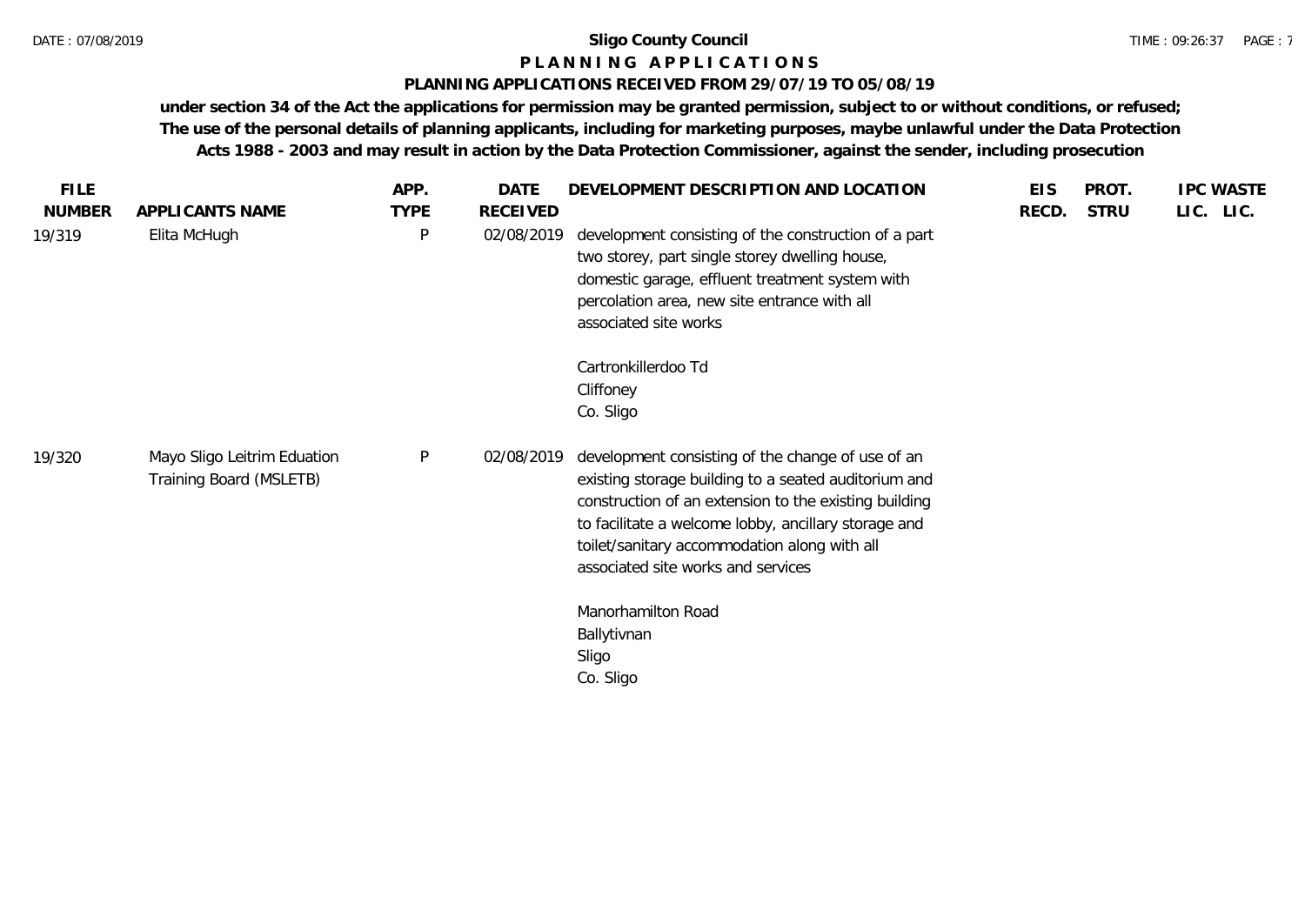### **P L A N N I N G A P P L I C A T I O N S**

### **PLANNING APPLICATIONS RECEIVED FROM 29/07/19 TO 05/08/19**

**under section 34 of the Act the applications for permission may be granted permission, subject to or without conditions, or refused; The use of the personal details of planning applicants, including for marketing purposes, maybe unlawful under the Data Protection Acts 1988 - 2003 and may result in action by the Data Protection Commissioner, against the sender, including prosecution**

| <b>FILE</b>   |                    | APP.         | DATE            | DEVELOPMENT DESCRIPTION AND LOCATION                                                                                                                                                                                                                                                                                     | <b>EIS</b> | PROT.       | <b>IPC WASTE</b> |
|---------------|--------------------|--------------|-----------------|--------------------------------------------------------------------------------------------------------------------------------------------------------------------------------------------------------------------------------------------------------------------------------------------------------------------------|------------|-------------|------------------|
| <b>NUMBER</b> | APPLICANTS NAME    | <b>TYPE</b>  | <b>RECEIVED</b> |                                                                                                                                                                                                                                                                                                                          | RECD.      | <b>STRU</b> | LIC. LIC.        |
| 19/321        | Hillary Kelly      | $\mathsf{R}$ | 02/08/2019      | development consisting of 1. Retain first floor attic<br>conversion from storage to habitable rooms.<br>(81.9m2) 2. Replace 2 no. Velux windows to the<br>rear with larger windows suitable for escape and<br>rescue. 3. Carry out all ancillary site works                                                              |            |             |                  |
| 19/322        | St. Marys GAA Club | R            | 02/08/2019      | No. 29 Marella<br>Bartragh Townland<br>Enniscrone<br>Co. Sligo<br>Development consisting of (1) retention of ballstop<br>netting, (2) retention of floodlighting poles and<br>completion of floodlighting and (3) retention of<br>boundary fencing.<br>Páirc Dick Kent<br>Ballydoogan Road<br>Upper Ballydoogan<br>Sligo |            |             |                  |
|               | Total: 17          |              |                 |                                                                                                                                                                                                                                                                                                                          |            |             |                  |

\*\*\* END OF REPORT \*\*\*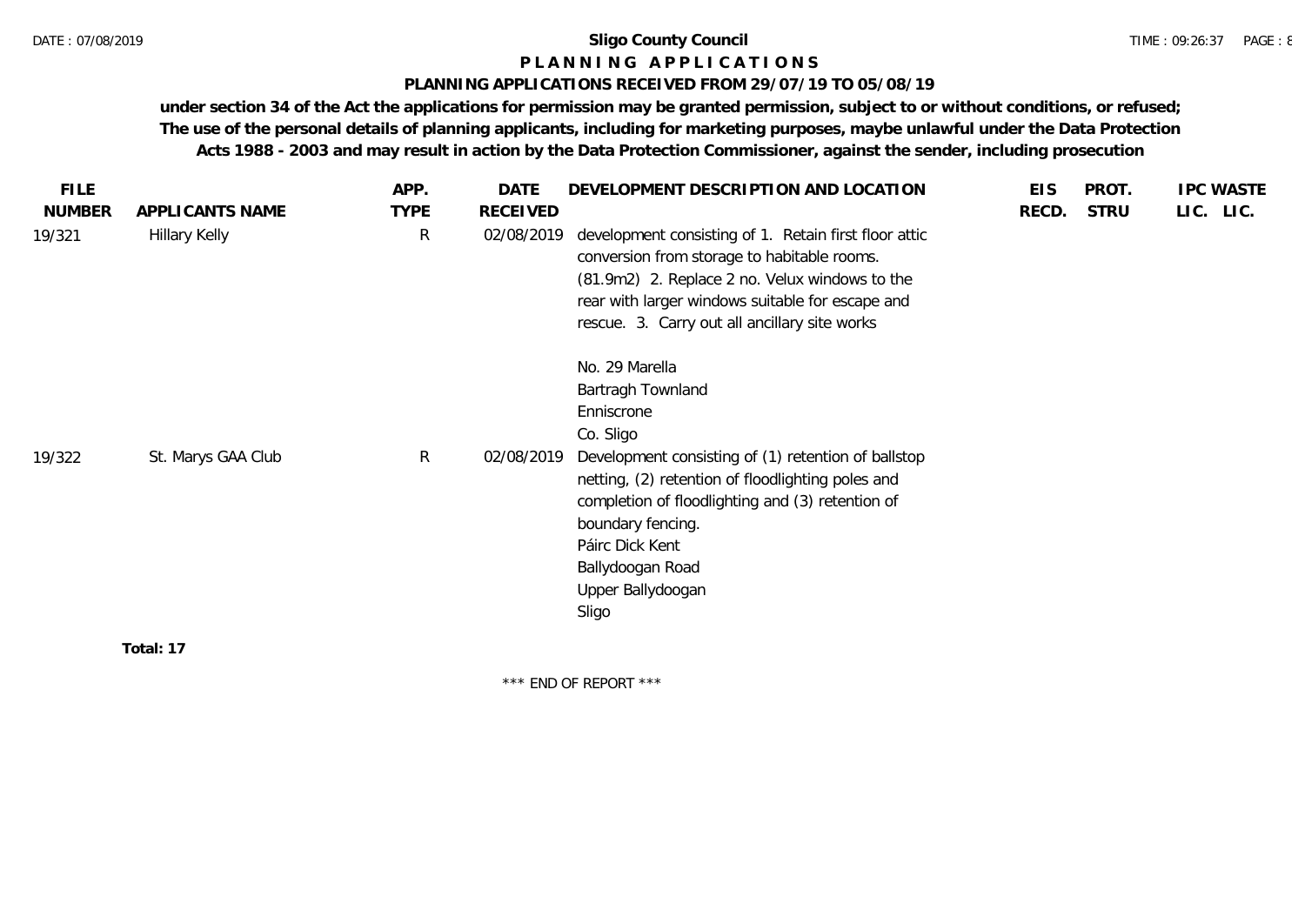# **P L A N N I N G A P P L I C A T I O N S**

# **PLANNING APPLICATIONS GRANTED FROM 29/07/2019 TO 05/08/2019**

**in deciding a planning application the planning authority, in accordance with section 34(3) of the Act, has had regard to submissions or observations recieved in accordance with these Regulations;**

| <b>FILE</b>   |                           | APP.        | <b>DATE</b>     |                                                                                                                                                                                                                                                                                                                                                                                                                         | M.O.        | M.O.          |
|---------------|---------------------------|-------------|-----------------|-------------------------------------------------------------------------------------------------------------------------------------------------------------------------------------------------------------------------------------------------------------------------------------------------------------------------------------------------------------------------------------------------------------------------|-------------|---------------|
| <b>NUMBER</b> | APPLICANTS NAME           | <b>TYPE</b> | <b>RECEIVED</b> | DEVELOPMENT DESCRIPTION AND LOCATION                                                                                                                                                                                                                                                                                                                                                                                    | <b>DATE</b> | <b>NUMBER</b> |
| 19/42         | <b>Dominick Morrisroe</b> | P           | 12/02/2019      | for development consisting of the retention and<br>completion of partially constructed two storey flat roof<br>rear extension along with all ancillary site works                                                                                                                                                                                                                                                       | 30/07/2019  | P351/19       |
|               |                           |             |                 | No. 2 John Street<br>Sligo                                                                                                                                                                                                                                                                                                                                                                                              |             |               |
| 19/116        | Aidan & Carmel Furey      | P           | 01/04/2019      | Develpment consisting of proposed demolition of existing<br>dwelling and associated ancillary buildings,<br>decommisioning of existing septic tank system and their<br>replacement with the proposed construction of a new<br>dwelling, on-site wastewater treatment system. Proposed<br>alterations to existing vehicular access and all associated<br>landscaping and site works.<br>Munninane<br>Grange<br>Co. Sligo | 02/08/2019  | P371/19       |
| 19/149        | <b>Edward Mullaney</b>    | P           | 16/04/2019      | for development consisting of the construction of a<br>dwelling house, install effluent treatment system with<br>percolation area and to carry out all associated ancillary<br>site works                                                                                                                                                                                                                               | 30/07/2019  | P350/19       |
|               |                           |             |                 | Carrowhubbuck North Td<br>Enniscrone<br>Co. Sligo                                                                                                                                                                                                                                                                                                                                                                       |             |               |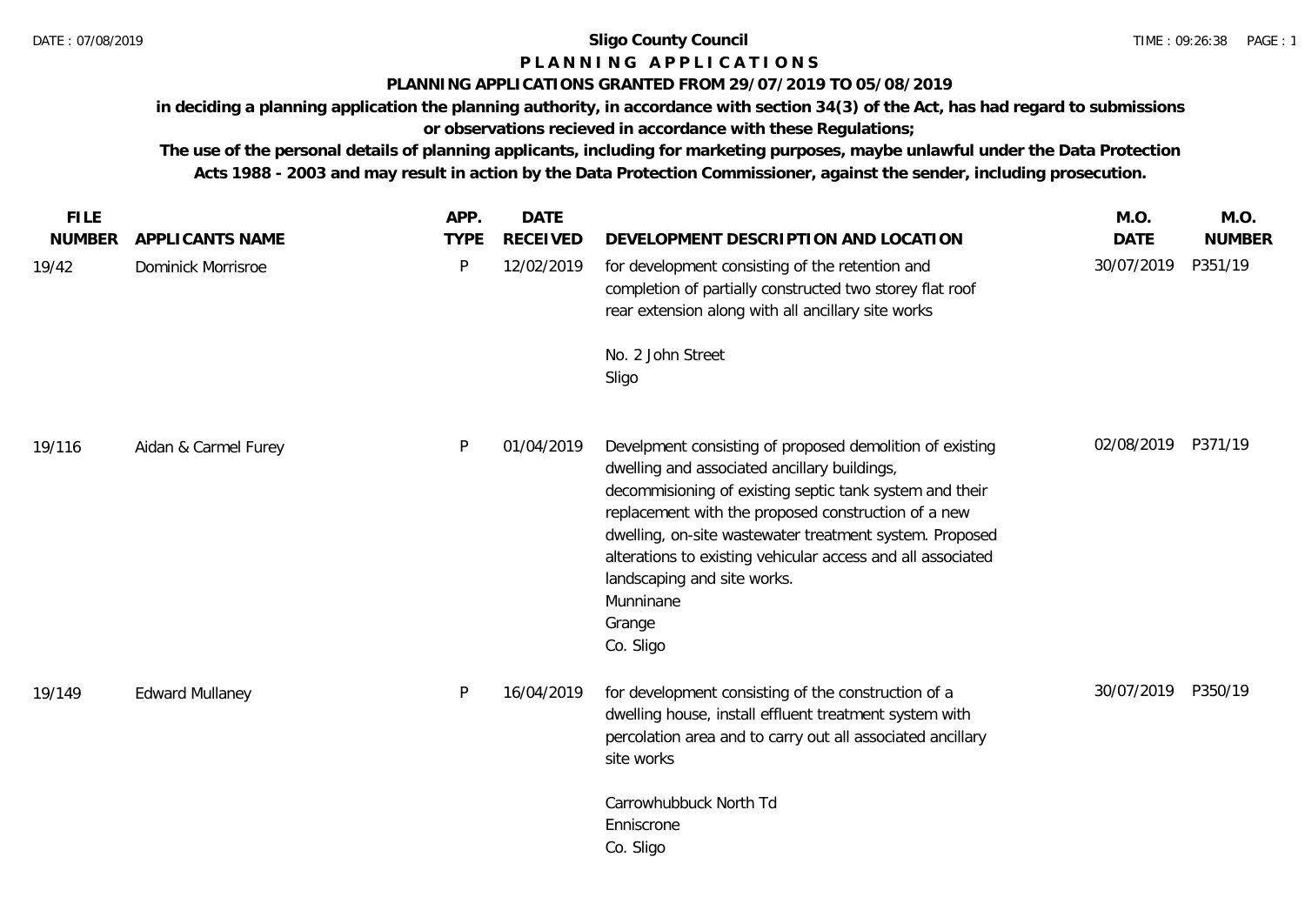# **P L A N N I N G A P P L I C A T I O N S**

### **PLANNING APPLICATIONS GRANTED FROM 29/07/2019 TO 05/08/2019**

**in deciding a planning application the planning authority, in accordance with section 34(3) of the Act, has had regard to submissions** 

# **or observations recieved in accordance with these Regulations;**

| <b>FILE</b>   |                                   | APP.        | <b>DATE</b>     |                                                                                                                                                                                                                                                                                                                                                                                                                             | M.O.       | M.O.          |
|---------------|-----------------------------------|-------------|-----------------|-----------------------------------------------------------------------------------------------------------------------------------------------------------------------------------------------------------------------------------------------------------------------------------------------------------------------------------------------------------------------------------------------------------------------------|------------|---------------|
| <b>NUMBER</b> | APPLICANTS NAME                   | <b>TYPE</b> | <b>RECEIVED</b> | DEVELOPMENT DESCRIPTION AND LOCATION                                                                                                                                                                                                                                                                                                                                                                                        | DATE       | <b>NUMBER</b> |
| 19/171        | Easkey Community Council          | R           | 02/05/2019      | for development consisting of 1) Install a single-storey<br>prefabricated container unit (25m2) to facilitate the<br>process of herbs for distribution, 2) Retain two no.<br>single-storey prefabricated container units with area<br>16m2 and 12m2, subject of planning applications PL<br>08/420 & PL08/473 respectively, in use as storage<br>ancillary to the community centre, 3) All ancillary site<br>works involved | 29/07/2019 | P349/19       |
| 19/193        | Patrick McGoldrick & Laura Gannon | P           | 22/05/2019      | Easkey Community Council Property<br>Curraghnagap Td.,<br>Easkey<br>Co. Sligo<br>development consisting of the construction of a new<br>dwelling house, entrance, wastewater treatment system<br>and polishing filter together with all ancillary site works                                                                                                                                                                | 02/08/2019 | P368/19       |
|               |                                   |             |                 | and services.<br>Aghoo and Glen<br>Co. Sligo                                                                                                                                                                                                                                                                                                                                                                                |            |               |
|               |                                   |             |                 |                                                                                                                                                                                                                                                                                                                                                                                                                             |            |               |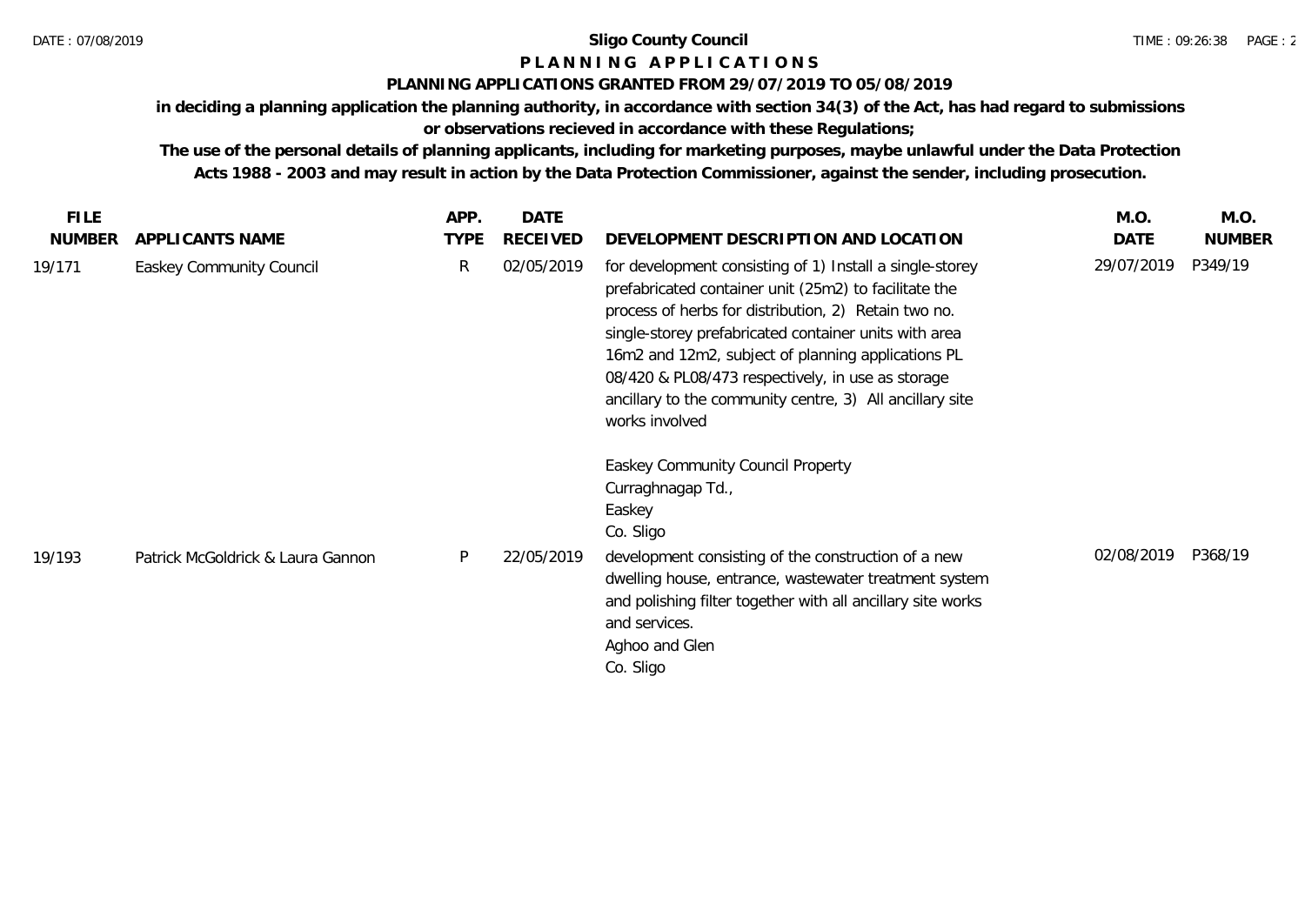# **P L A N N I N G A P P L I C A T I O N S**

### **PLANNING APPLICATIONS GRANTED FROM 29/07/2019 TO 05/08/2019**

**in deciding a planning application the planning authority, in accordance with section 34(3) of the Act, has had regard to submissions or observations recieved in accordance with these Regulations;**

**The use of the personal details of planning applicants, including for marketing purposes, maybe unlawful under the Data Protection** 

**Acts 1988 - 2003 and may result in action by the Data Protection Commissioner, against the sender, including prosecution.**

| <b>FILE</b>   |                          | APP.        | <b>DATE</b>     |                                                                                                                                                                                                                                                                                                                                                                                                                                                                                                                                                                                                                                                                                                                                                                                                                                   | M.O.       | M.O.          |
|---------------|--------------------------|-------------|-----------------|-----------------------------------------------------------------------------------------------------------------------------------------------------------------------------------------------------------------------------------------------------------------------------------------------------------------------------------------------------------------------------------------------------------------------------------------------------------------------------------------------------------------------------------------------------------------------------------------------------------------------------------------------------------------------------------------------------------------------------------------------------------------------------------------------------------------------------------|------------|---------------|
| <b>NUMBER</b> | APPLICANTS NAME          | <b>TYPE</b> | <b>RECEIVED</b> | DEVELOPMENT DESCRIPTION AND LOCATION                                                                                                                                                                                                                                                                                                                                                                                                                                                                                                                                                                                                                                                                                                                                                                                              | DATE       | <b>NUMBER</b> |
| 19/210        | Sonas Asset Holdings Ltd | P           | 30/05/2019      | for development consisting of I(1) Extend the floor area<br>of existing bedroom's No.'s 19, 20, 23, 25, 28 & 29, all<br>of which are located towards the front of the building.<br>(2) construct extensions to the rear of the building<br>cositing of two block of 7 bedrooms each (14 bedrooms<br>in total), including all ancillary accommdoation<br>andrelated alterations. The ancillary accommodation will<br>include en-suite bathrooms, stores, sitting room, a<br>hairdressing room and corridors, (3) Extend existing<br>laundry and dining room, which are located to the rear of<br>the building. (4) Alterations and extension to existing<br>car parking layout. The total floor area of the combined<br>extensions is 474.51 sq.m.<br>Ard na Greine Nursing Home<br>Carrowhubbock South<br>Enniscrone<br>Co. Sligo | 30/07/2019 | P353/19       |
|               |                          |             |                 |                                                                                                                                                                                                                                                                                                                                                                                                                                                                                                                                                                                                                                                                                                                                                                                                                                   |            |               |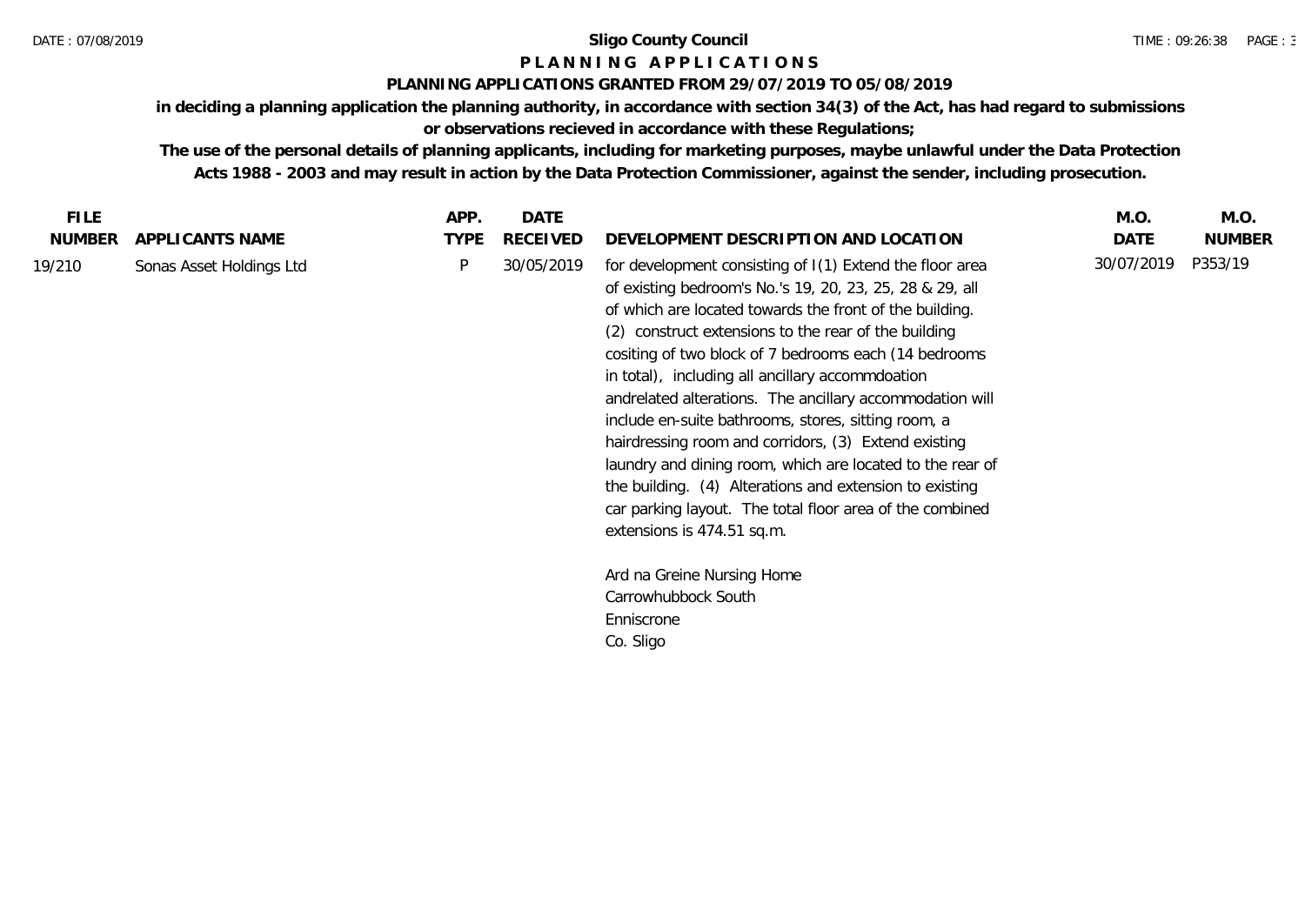# **P L A N N I N G A P P L I C A T I O N S**

### **PLANNING APPLICATIONS GRANTED FROM 29/07/2019 TO 05/08/2019**

**in deciding a planning application the planning authority, in accordance with section 34(3) of the Act, has had regard to submissions or observations recieved in accordance with these Regulations;**

| <b>FILE</b>             |                                                              | APP.             | <b>DATE</b>                   |                                                                                                                                                                                                                                                                                                                                                                                                                                                                                                                                                                                                                                                              | M.O.                      | M.O.                     |
|-------------------------|--------------------------------------------------------------|------------------|-------------------------------|--------------------------------------------------------------------------------------------------------------------------------------------------------------------------------------------------------------------------------------------------------------------------------------------------------------------------------------------------------------------------------------------------------------------------------------------------------------------------------------------------------------------------------------------------------------------------------------------------------------------------------------------------------------|---------------------------|--------------------------|
| <b>NUMBER</b><br>19/211 | APPLICANTS NAME<br>Castlepark Community Playgroup<br>Company | <b>TYPE</b><br>P | <b>RECEIVED</b><br>30/05/2019 | DEVELOPMENT DESCRIPTION AND LOCATION<br>for development consisting the construction of an<br>extension (95.60 sq.m) to the south east end of the<br>existing Sandcastle Childcare Centre together with all<br>associated site works. The extension will consist of a<br>classroom and ancillary accommodation (toilets, sleep<br>area and entrance hall).                                                                                                                                                                                                                                                                                                    | <b>DATE</b><br>29/07/2019 | <b>NUMBER</b><br>P348/19 |
| 19/227                  | Abbvie Ireland NL B.V                                        | P                | 11/06/2019                    | Main Street<br>Carrowhubbuck South<br>Enniscrone<br>Co. Sligo<br>development consisting of provision of a new private<br>service road to connect the Abbvie facilities in Ballytivnan<br>and Manorhamilton Road. The proposed service road will<br>be 6.5m wide, with a 1m wide pedestrian path and 2.4m<br>high security fencing on either side. The road will be<br>approximately 560 m long with ancillary site works<br>including controlled access at both ends and lighting<br>which will only be enabled during use. the development<br>is subject to a Natura Impact Statement.<br>Ballytivnan Road<br>Rathbraughan<br>Ballytivnan<br>Sligo F91 K735 | 30/07/2019                | P352/19                  |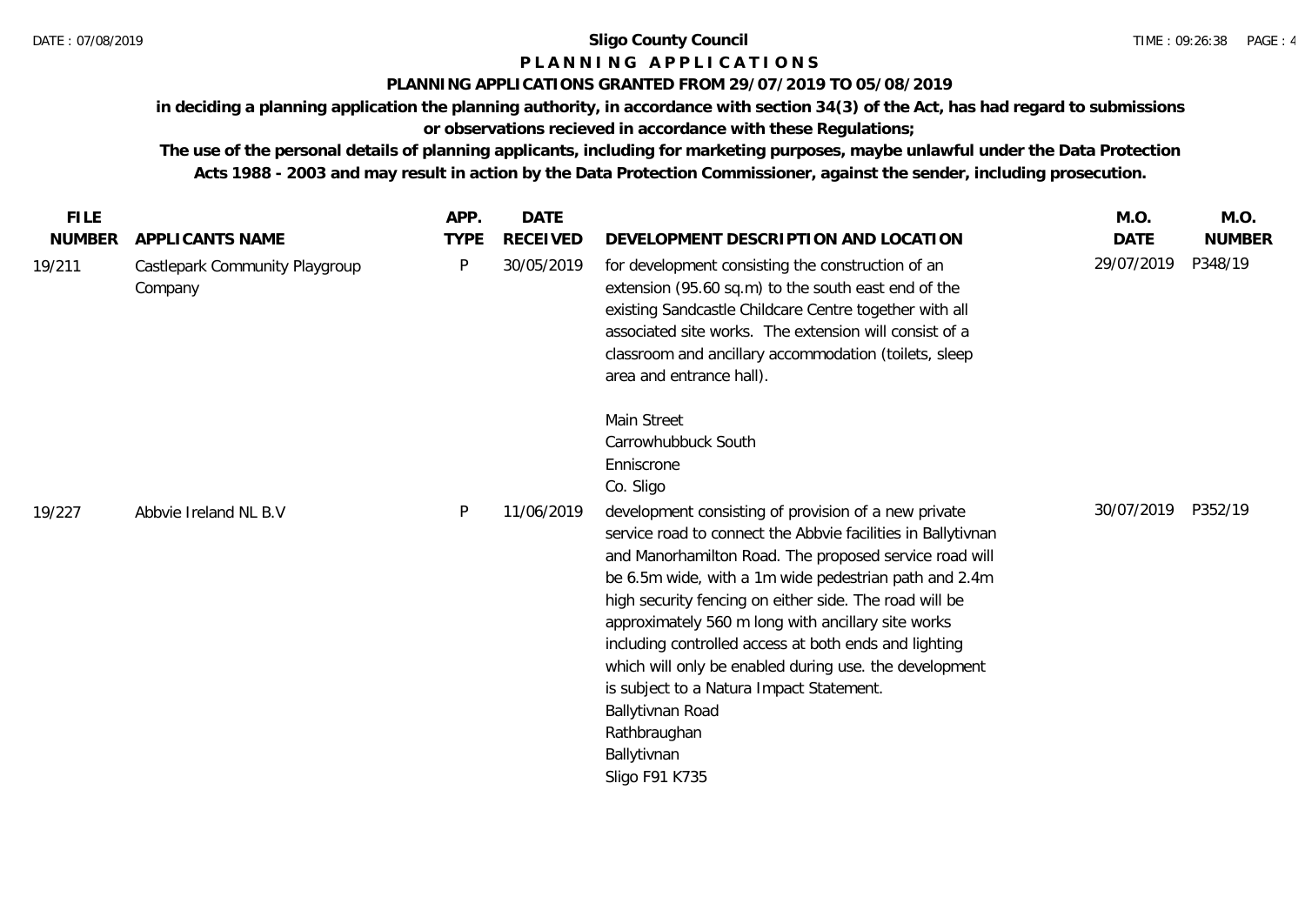# **P L A N N I N G A P P L I C A T I O N S**

### **PLANNING APPLICATIONS GRANTED FROM 29/07/2019 TO 05/08/2019**

**in deciding a planning application the planning authority, in accordance with section 34(3) of the Act, has had regard to submissions** 

# **or observations recieved in accordance with these Regulations;**

| <b>FILE</b>   |                        | APP.        | <b>DATE</b>     |                                                                                                                                                                                                                                                                                                                                                                                                                                                                                                                                  | M.O.        | M.O.          |
|---------------|------------------------|-------------|-----------------|----------------------------------------------------------------------------------------------------------------------------------------------------------------------------------------------------------------------------------------------------------------------------------------------------------------------------------------------------------------------------------------------------------------------------------------------------------------------------------------------------------------------------------|-------------|---------------|
| <b>NUMBER</b> | APPLICANTS NAME        | <b>TYPE</b> | <b>RECEIVED</b> | DEVELOPMENT DESCRIPTION AND LOCATION                                                                                                                                                                                                                                                                                                                                                                                                                                                                                             | <b>DATE</b> | <b>NUMBER</b> |
| 19/231        | Charlie & Kitty Elliot | P           | 13/06/2019      | development consisting of the construction of a single<br>storey extension and associated site works to the side of<br>existing dwelling.<br>17 Hillcrest Park,<br>Strandhill,<br>Co. Sligo                                                                                                                                                                                                                                                                                                                                      | 29/07/2019  | P344/19       |
| 19/232        | Cian Devaney           | P           | 17/06/2019      | development consisting of construction of revised dry<br>bed sheep shed to that granted under PL18/38.<br>Kiltycahil<br>Calry<br>Co. Sligo                                                                                                                                                                                                                                                                                                                                                                                       | 29/07/2019  | P347/19       |
| 19/233        | Voya Seaweed Baths     | P           | 17/06/2019      | development consisting of amendments to previously<br>permitted development approved under application<br>reference 16/409, for the conversion, refurbishment and<br>extension of existing seaweed Baths. The proposed<br>amendments include enlarged ground floor footprint to<br>the front and change of design and materials of<br>elevational from corten steel to cedar cladding at first<br>floor level and stone rubble cladding at ground floor<br>level.<br>Voys Seaweed Baths<br>Shore Road<br>Strandhill<br>Co. Sligo | 02/08/2019  | P374/19       |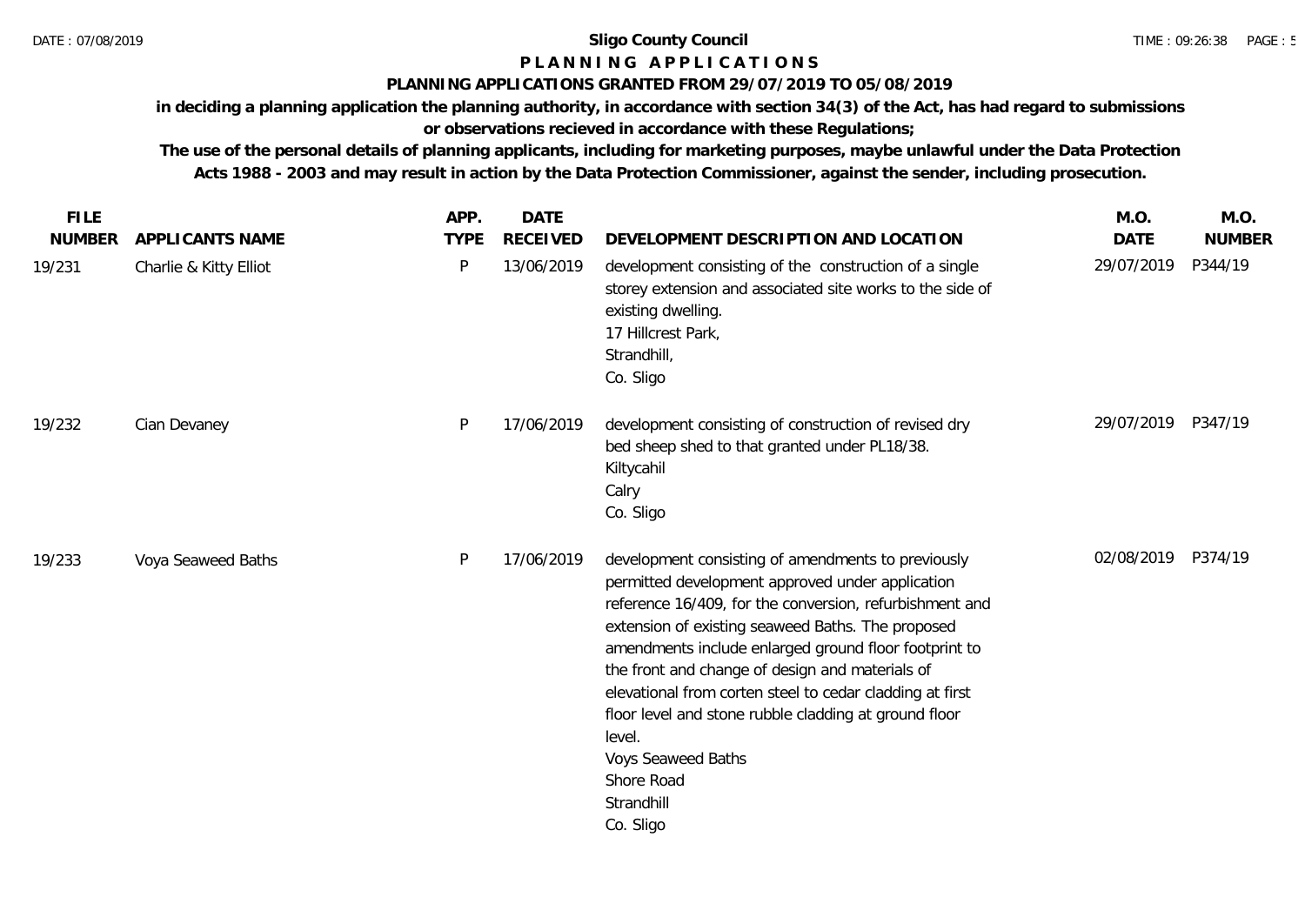### **P L A N N I N G A P P L I C A T I O N S**

### **PLANNING APPLICATIONS GRANTED FROM 29/07/2019 TO 05/08/2019**

**in deciding a planning application the planning authority, in accordance with section 34(3) of the Act, has had regard to submissions** 

# **or observations recieved in accordance with these Regulations;**

| <b>FILE</b>   |                        | APP.         | <b>DATE</b>     |                                                                                                                                                                                                                                                                                                                                                                                                                           | M.O.        | M.O.          |
|---------------|------------------------|--------------|-----------------|---------------------------------------------------------------------------------------------------------------------------------------------------------------------------------------------------------------------------------------------------------------------------------------------------------------------------------------------------------------------------------------------------------------------------|-------------|---------------|
| <b>NUMBER</b> | APPLICANTS NAME        | <b>TYPE</b>  | <b>RECEIVED</b> | DEVELOPMENT DESCRIPTION AND LOCATION                                                                                                                                                                                                                                                                                                                                                                                      | <b>DATE</b> | <b>NUMBER</b> |
| 19/242        | ROM Fitness Sligo Ltd. | $\mathsf{R}$ | 20/06/2019      | development consisting of (a) retention of the change of<br>use from retail showroom to gym on ground floor (b)<br>retention of a mezzanine level utilised as a gym (c) new<br>external escape stairway to serve mezzanine (d) external<br>signage and all associated site development works.<br>Range of Motion, Unit 2A,<br>Cleveragh Retail Park, Cleveragh Drive,<br>Cleveragh Demesne,<br>Cleveragh, Sligo, F91 C9X4 | 02/08/2019  | P370/19       |
| 19/243        | Fergus McGowan         | P            | 20/06/2019      | development consisting of the construction of a dwelling<br>house, garage and foul effluent treatment system<br>together with all ancillary site works and sevices.<br>Carrowmore<br>Lavagh<br>Ballymote<br>Co. Sligo                                                                                                                                                                                                     | 30/07/2019  | P354/19       |
| 19/244        | John & Anna Roche      | P            | 20/06/2019      | development consisting of (1) replacement of existing<br>septic tank and percolation system with new waste water<br>treatment and percolation systems. (2) Construction of a<br>new seperate storm water drainage and soak a way<br>system. (3) Alteration to the existing site limits and<br>boundary.<br>Drumiskabole<br>Co. Sligo                                                                                      | 02/08/2019  | P376/19       |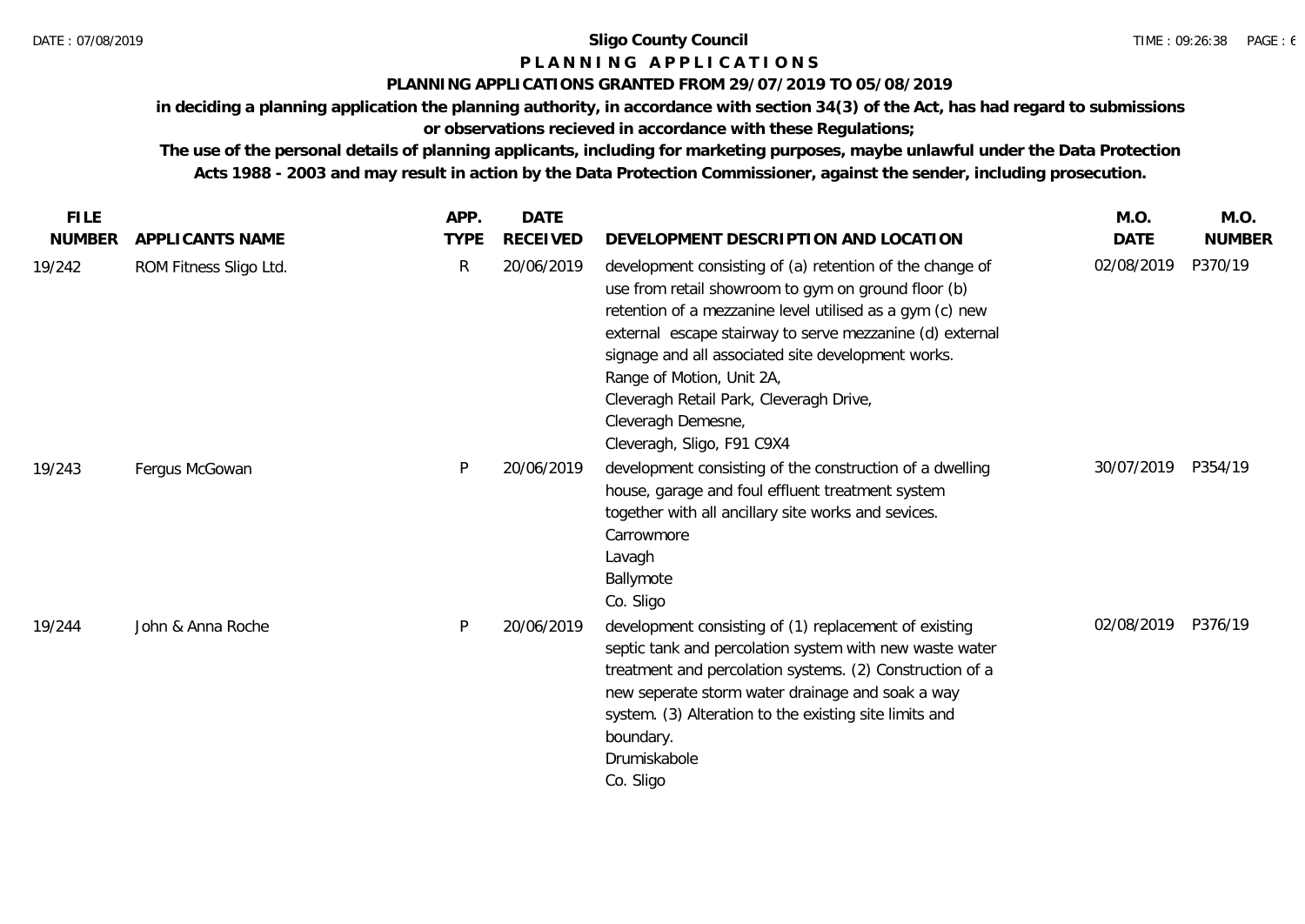# **P L A N N I N G A P P L I C A T I O N S**

### **PLANNING APPLICATIONS GRANTED FROM 29/07/2019 TO 05/08/2019**

**in deciding a planning application the planning authority, in accordance with section 34(3) of the Act, has had regard to submissions** 

# **or observations recieved in accordance with these Regulations;**

**The use of the personal details of planning applicants, including for marketing purposes, maybe unlawful under the Data Protection Acts 1988 - 2003 and may result in action by the Data Protection Commissioner, against the sender, including prosecution.**

| <b>FILE</b><br><b>NUMBER</b> | APPLICANTS NAME        | APP.<br><b>TYPE</b> | <b>DATE</b><br><b>RECEIVED</b> | DEVELOPMENT DESCRIPTION AND LOCATION                                                                                                                                                                                                   | M.O.<br>DATE | M.O.<br><b>NUMBER</b> |
|------------------------------|------------------------|---------------------|--------------------------------|----------------------------------------------------------------------------------------------------------------------------------------------------------------------------------------------------------------------------------------|--------------|-----------------------|
| 19/245                       | Glenn & Aisling Hunter | P                   | 20/06/2019                     | development consisting of construction of a single storey<br>dwelling house, provision of a new effluent treatment<br>plant and polishing filter all associated site development<br>works.<br>Carrickhenry<br>Ballisodare<br>Co. Sligo | 02/08/2019   | P369/19               |
| 19/247                       | Fergal Mullarkey       | P                   | 21/06/2019                     | development consisting of the construction of a dwelling<br>house with a proprietary effluent treatment system,<br>raised percolation area and all associated site works.<br>Carrownacreevy,<br>Lavagh,<br>Ballymote,<br>Co. Sligo     | 29/07/2019   | P343/19               |
|                              | Total: 16              |                     |                                |                                                                                                                                                                                                                                        |              |                       |

**Total: 16**

\*\*\* END OF REPORT \*\*\*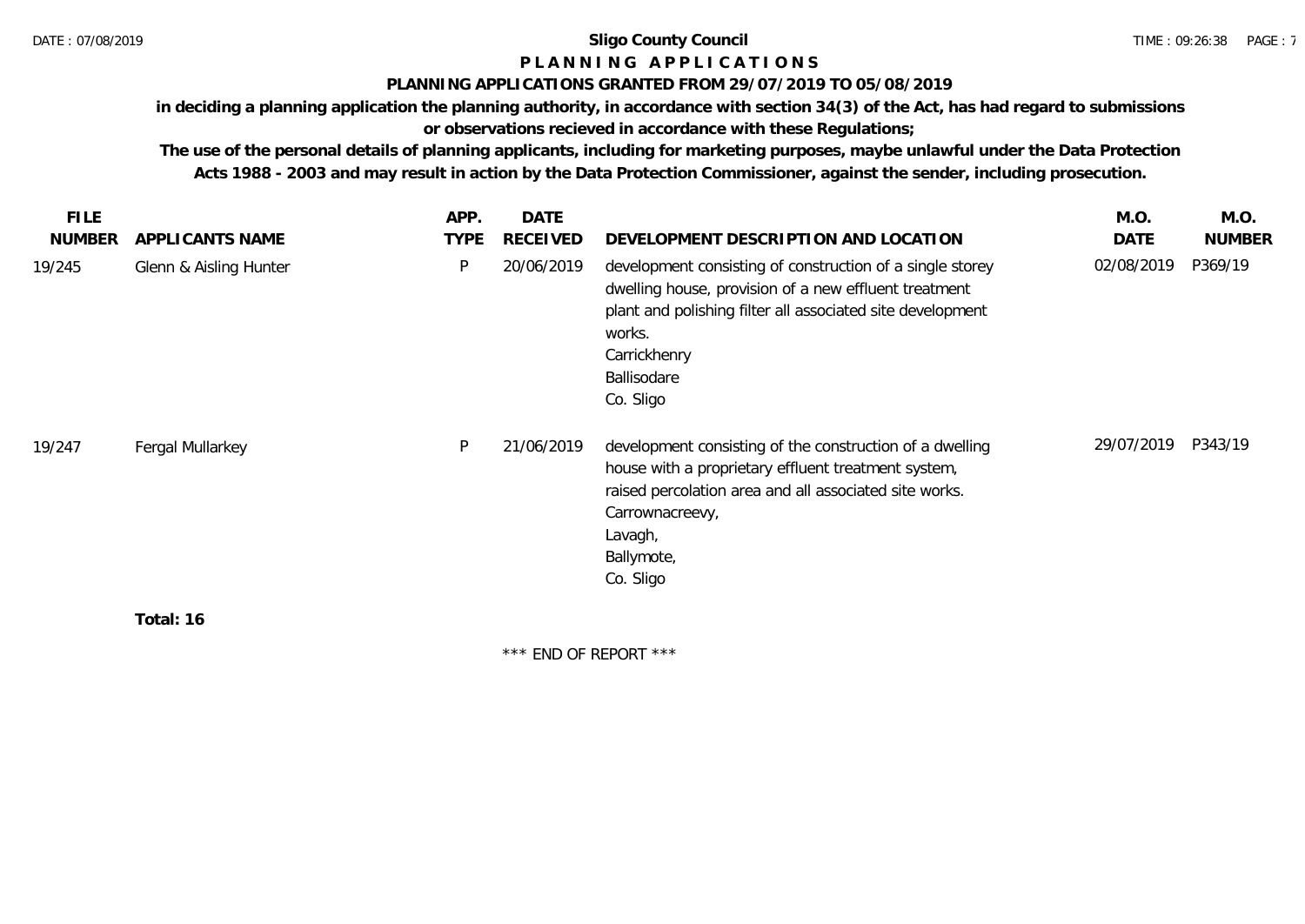### **P L A N N I N G A P P L I C A T I O N S**

### **PLANNING APPLICATIONS REFUSED FROM 29/07/2019 TO 05/08/2019**

**in deciding a planning application the planning authority, in accordance with section 34(3) of the Act, has had regard to submissions or observations recieved in accordance with these Regulations;**

**The use of the personal details of planning applicants, including for marketing purposes, maybe unlawful under the Data Protection Acts 1988 - 2003 and may result in action by the Data Protection Commissioner, against the sender, including prosecution.**

| <b>FILE</b>   |                                                     | A DE        | $\sim$ $\sim$ $\sim$<br>DA I | <b>ENT DESCRIPTION AND</b><br>$\cap$ nn.<br>)E\/F<br>. JIEN L<br>பட | IVI.U       | IVI.U         |
|---------------|-----------------------------------------------------|-------------|------------------------------|---------------------------------------------------------------------|-------------|---------------|
| <b>NUMBER</b> | <b>ANTS NAME</b><br>A DDI<br>$\sqrt{2}$<br>CAN<br>u | <b>TVDL</b> | ◡⊢                           | <b>OCATION</b>                                                      | <b>DATF</b> | <b>NUMBER</b> |

/

**Total: 0**

\*\*\* END OF REPORT \*\*\*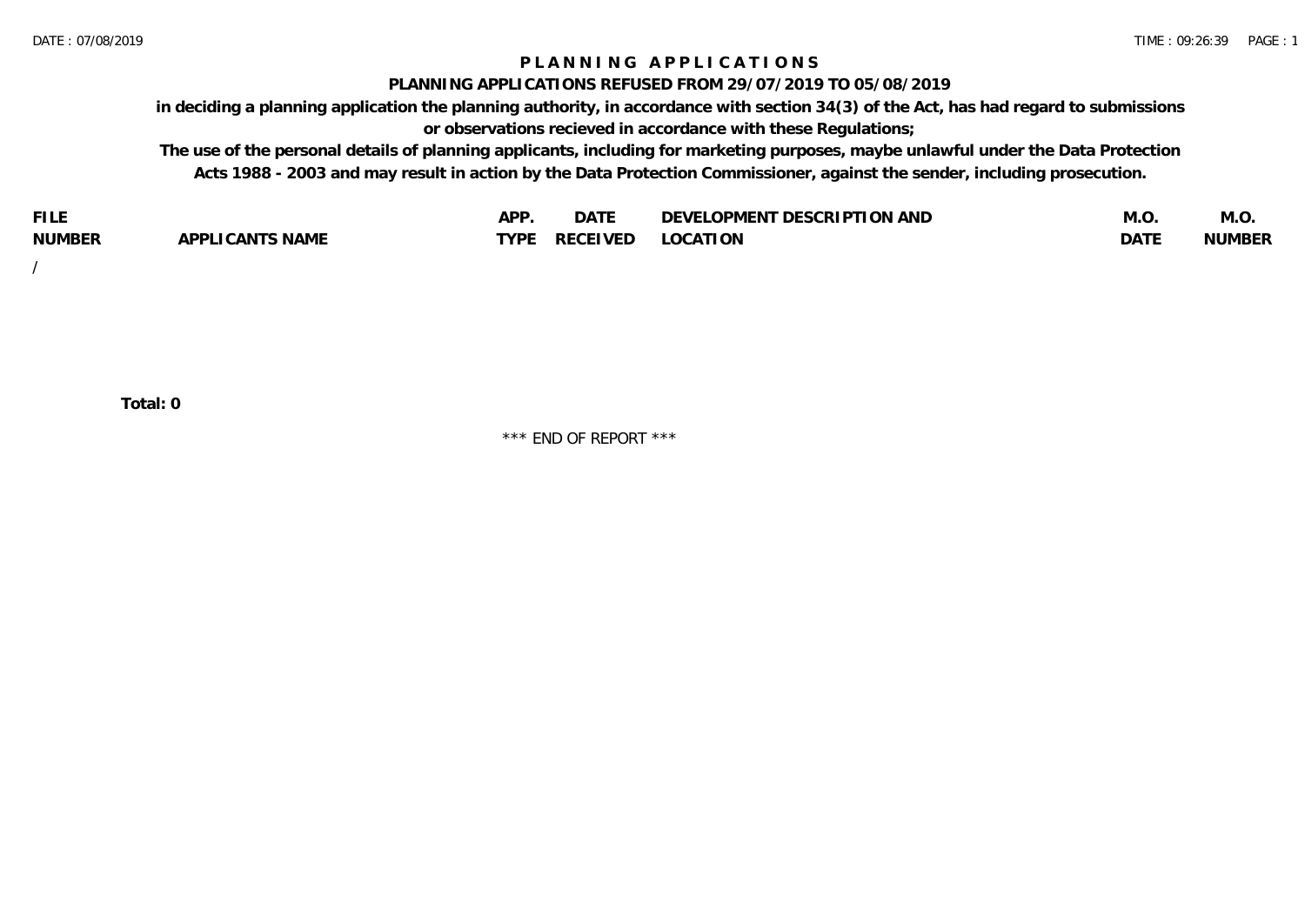## **A N B O R D P L E A N A L A APPEALS NOTIFIED FROM 29/07/2019 TO 05/08/2019**

| <b>FILE</b> | APPLICANTS NAME    | APP  | DECISON L   | L.A. DEVELOPMENT DESCRIPTION AND LOCATION | B.F         |
|-------------|--------------------|------|-------------|-------------------------------------------|-------------|
|             | NUMBER AND ADDRESS | TYPE | <b>DATE</b> | <b>DEC</b>                                | <b>DATE</b> |

 **Total : 0**

**\*\*\*\*\*\*\*\*\*\*\*\* END OF REPORT \*\*\*\*\*\*\*\*\*\*\*\***